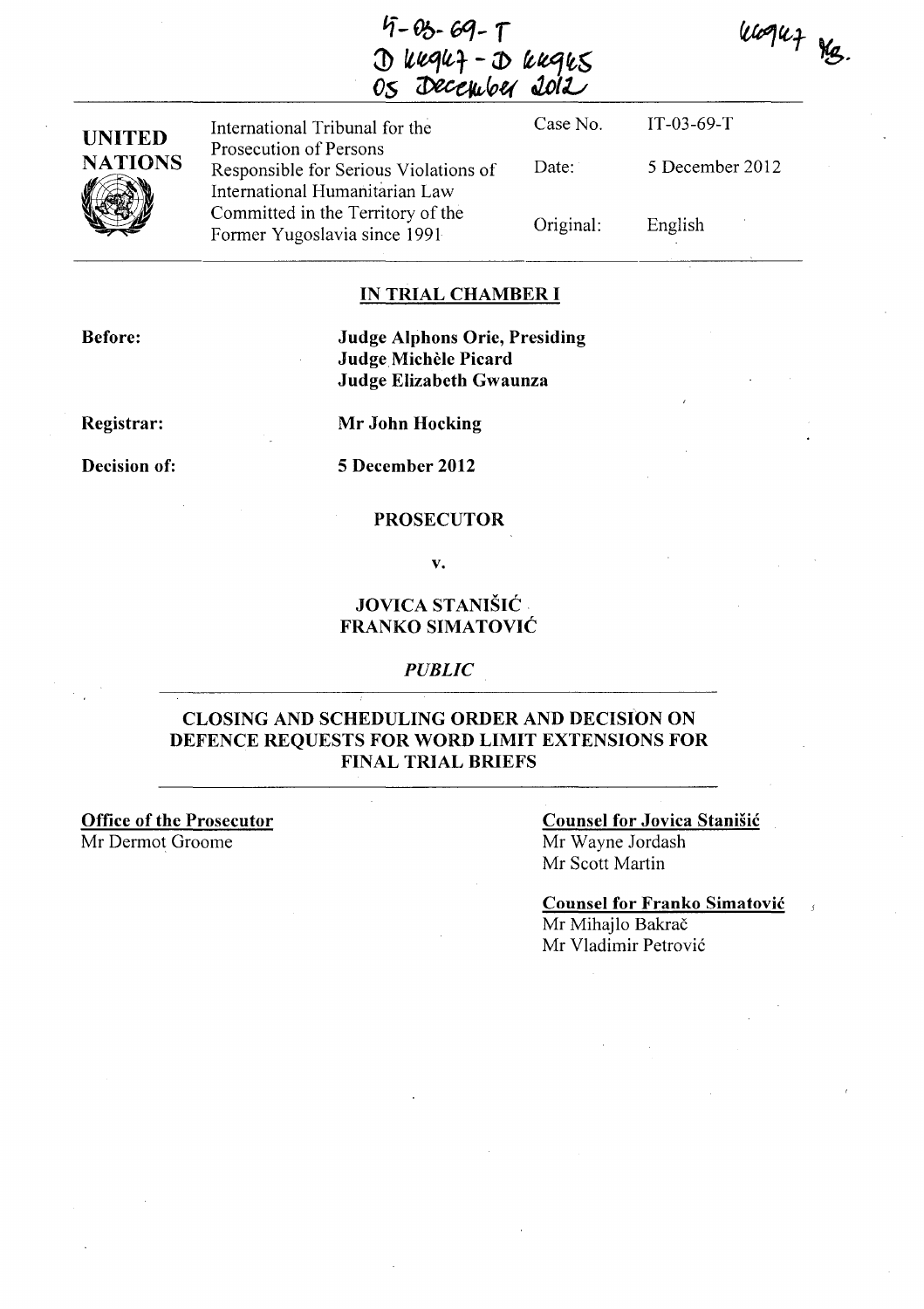1. On 5 December 2012, the Chamber issued its Decision on Stanišić Defence Motion for Admission into Evidence of Rejoinder Material from the Bar Table. That was the last evidentiary decision in this case.<sup>1</sup> Accordingly, the Chamber hereby **CLOSES** the presentation of evidence in this case.

2. On 11 September 2012, the Chamber decided that final trial briefs be filed one week afler the last evidentiary decision in this case.<sup>2</sup> In November 2012, communicated in a series of informal communications, the Defence requested that the deadline for final trial briefs be set to no earlier than 14 December 2012. The Prosecution did not take a position on this request. The Chamber granted this request and informed the parties through an informal communication on 20 November 2012. Accordingly, the deadline for the final trial briefs is set to **14** December 2012.

3. The Chamber previously instructed the parties to file public redacted versions of confidential exhibits in this case eight weeks after the filing of the final trial briefs.<sup>3</sup> Accordingly, this deadline is set for 8 February 2013.

4. On 29 November 2012, the Stanišić Defence requested additional 30,000 words for its final trial brief.<sup>4</sup> The Simatović Defence supported this request and submitted its own request for additional 20,000 words for its final trial brief.<sup>5</sup> On 30 November 2012, the Prosecution submitted that it deferred to the Chamber in relation to any increase in the word limit for the final trial briefs but requested that should any increase be granted, such increase apply to all parties.<sup>6</sup> The Chamber GRANTS the Defence requests IN PART and hereby sets the word limit for the final trial briefs for all parties to 115,000 words.

5. On 11 September 2012, the Chamber further decided that closing arguments in this case be heard on the third Tuesday after the filing of the final trial briefs.<sup>7</sup> On 2 November 2012, communicated through an informal communication, the Stanisic Defence requested that the closing arguments be heard in late January 2013 at the earliest. Neither the Simatović Defence nor the

 $\mathbf{1}$ As a final housekeeping matter, through informal communications of 27 and 28 November 2012, the Prosecution informed the Registry that translations and corrected translation are available for exhibits P3132, P3136, P3137, and P3143. The Chamber hereby instructs the Registry to make the necessary additions and replacements for these exhibits on eCourt.

 $\overline{c}$ Decision on Requests Related to Final Trial Briefs and Revised Scheduling Order, II September 2012 ("Final briefs decision"), p. I.

 $\overline{3}$ Decision on Prosecution Motion for Admission of Redacted Copies of Confidential Exhibits as Public Exhibits, 23 August 2010, para. 5; T. 19768-19769.

 $\overline{4}$ Urgent Stanišić Defence Request for Extension of Word Limit for the Final Trial Brief, 29 November 2012.

<sup>5</sup> Simatovi6 Defence Request for Extension of Word Limit for the Final Trial Brief, 3 December 2012; see also informal communication of 29 November 2012.

<sup>6</sup>  Prosecution Response to Urgent Stanišić Defence Request for Extension of Word Limit for the Final Trial Brief, 30 November 2012.  $\boldsymbol{7}$ 

Final briefs decision, p. 2.